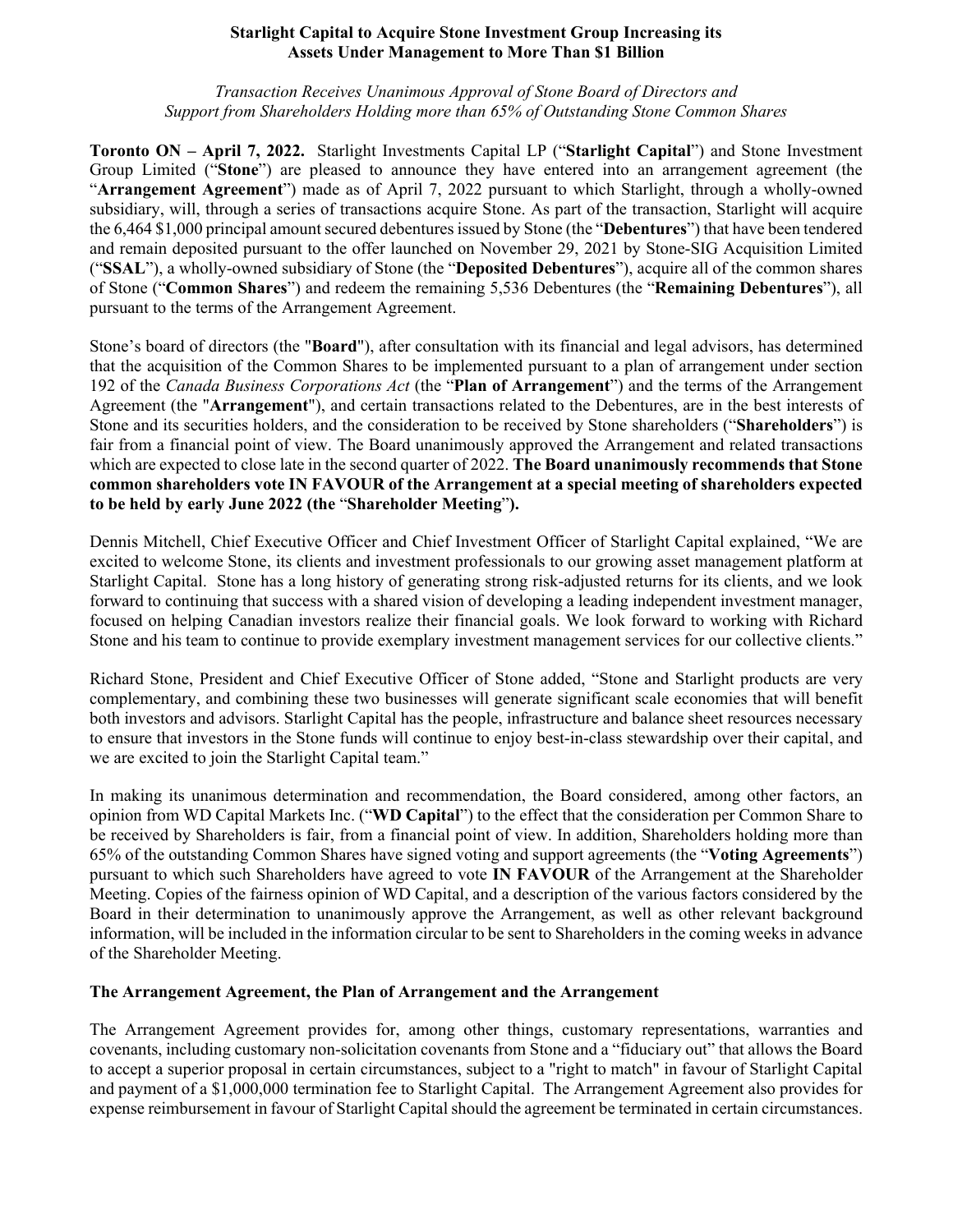The Arrangement will be implemented pursuant to the Plan of Arrangement and is subject to approval of the Ontario Superior Court of Justice (Commercial List) (the "**Court**") and the approval of Shareholders at the Shareholder Meeting.

Under the terms and subject to the conditions set forth in the Arrangement Agreement, the following transactions will be completed in the sequence set out below:

- 1. SSAL will use cash to be advanced by Starlight Capital in the amount of \$800 per Debenture to complete the purchase of the Deposited Debentures;
- 2. Starlight will acquire all of the Common Shares in exchange for \$0.01 per Common Share payable in cash pursuant to the Plan of Arrangement (the "**Common Share Transaction**"); and
- 3. Stone will pay, pursuant to the terms and conditions of the trust indenture governing the Debentures, the principal amount of \$1,000 per Debenture, plus accrued and unpaid interest thereon, including any additional interest, to complete the repayment of the Remaining Debentures.

Following completion of the Arrangement and the related transactions, the successor corporation to Stone will be a wholly-owned subsidiary of Starlight Capital and no Debentures will remain outstanding. Only the Common Shares will be arranged under the Plan of Arrangement. The Debentures will not be arranged but will be repurchased or acquired pursuant to the Stone Debenture Offer (as defined below) and the trust indenture governing the Stone Debentures and will be completed in accordance with the Plan of Arrangement.

The foregoing summary is qualified in its entirety by the provisions of the respective documents. Copies of the information circular, the Arrangement Agreement, the Plan of Arrangement, the Voting Agreements and certain other related documents will be filed with the applicable Canadian securities regulators and will be available for review on SEDAR at [www.sedar.com.](http://www.sedar.com/)

## **Shareholder Approval**

Shareholders will be asked to approve the Arrangement by special resolution at the Shareholder Meeting which will require approval by at least two-thirds of the votes cast at the Shareholder Meeting. The Shareholder Meeting will be called and held in accordance with an interim order to be sought from the Court in the coming weeks and is expected to take place by early June 2022.

In connection with the Arrangement, certain shareholders, directors, executive officers and employees of Stone who together hold in aggregate more than 65% of the Common Shares, have entered into Voting Agreements with Starlight Capital pursuant to which they have agreed to vote all of their Common Shares **IN FAVOUR** of the Arrangement, subject to their ability to terminate such agreements in certain circumstances.

## **Regulatory Approval and Notice Requirement**

The acquisition of control of Stone by Starlight Capital will result in the indirect change of control of Stone Asset Management Limited ("**SAM**"), a wholly-owned subsidiary of Stone that is registered under securities legislation across Canada. The indirect change of control of SAM is subject to the non-objection of the Canadian securities regulators pursuant to the requirements of National Instrument 31-103 *Registration Requirements, Exemptions and Ongoing Registrant Obligations*. In addition, notice of the change of control of SAM in its capacity as the investment fund manager of the Stone mutual funds, is required to be given to investors in the Stone mutual funds pursuant to National Instrument 81-102 *Investment Funds*.

## **The Stone Debenture Offer and the Canada Business Corporations Act Proceeding**

On November 29, 2021, SSAL launched an offer to acquire 7,293 Debentures (the "**Stone Debenture Offer**") for cash consideration in the amount of \$800 per Debenture.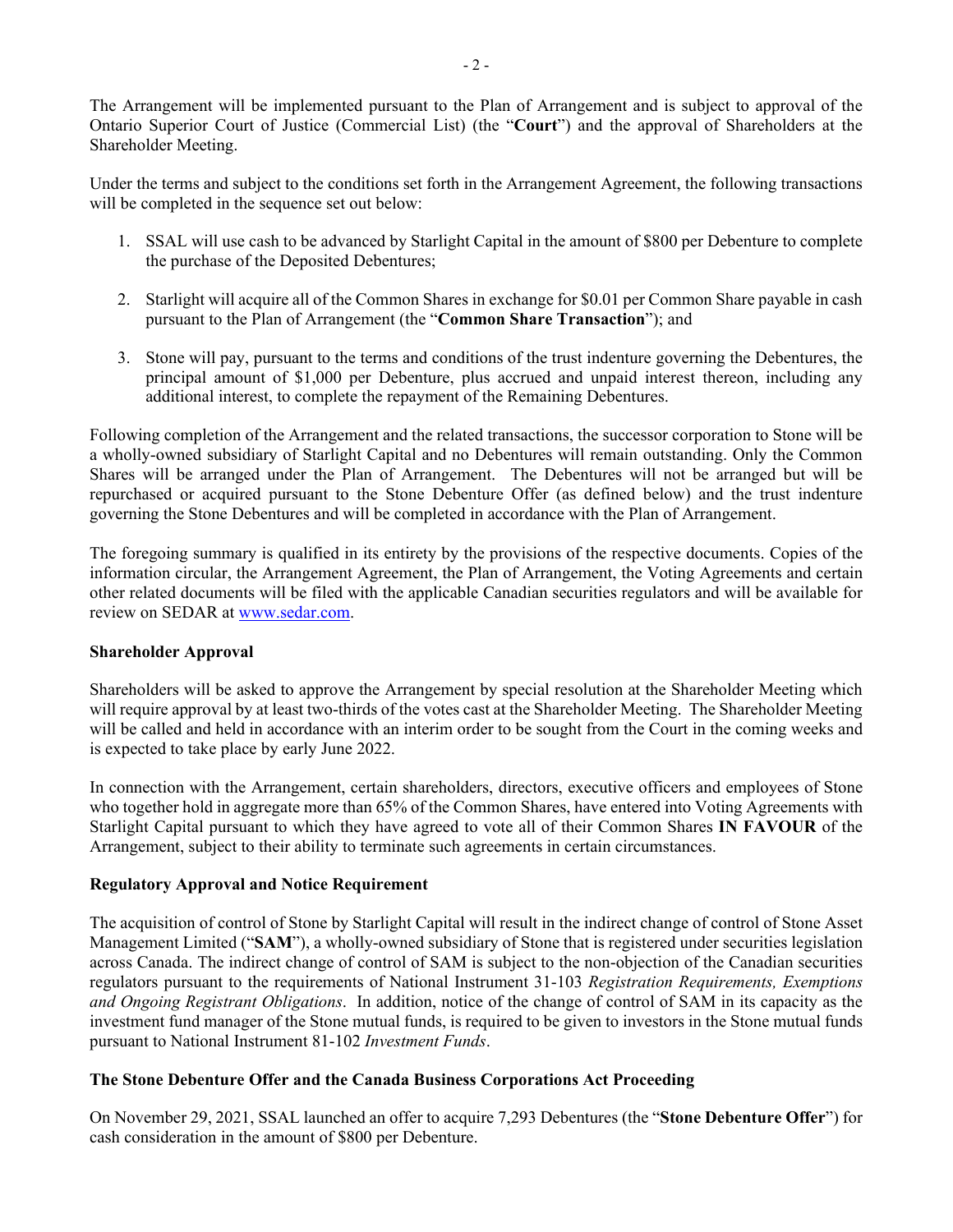Details of the Stone Debenture Offer are set out in the offer document dated November 29, 2021 and the letter of transmittal circulated in connection with the Stone Debenture Offer, as modified by the press releases issued by the Corporation on December 15, December 17, December 21, December 22, December 27, January 28, 2022 and March 31, 2022.

On December 27, 2021, Stone obtained a preliminary interim order of Court providing for, among other things, a stay on any default, event of default or cross-default arising under the Stone Debentures, in order to effect an interim stay of rights in respect of the Stone Debentures and provide additional time to complete the Stone Debenture Offer or an alternative transaction

For further details regarding the Stone Debenture Offer and related matters, refer to Stone's press releases of November 30, 2021, December 15, 2021, December 17, 2021, December 21, 2021, December 21, 2021 second press release, December 22, 2021, December 27, 2021, January 28, 2022, and March 31, 2022 and the related offer documents, all of which are available on SEDAR.

## **Transaction Advisors**

Farber Corporate Finance Inc. has served as financial advisors to Stone, WD Capital has provided a fairness opinion to the Stone board, and Bennett Jones LLP have served as legal advisor to Stone. Borden Ladner Gervais LLP has served as legal advisor to Starlight Capital.

## **About Stone Investment Group Limited**

Stone is a Canadian-owned independent wealth management company operating since 1995. Stone, through SAM, structures and manages high quality investment products for Canadian investors.

For more information:

*Stone Investment Group Limited Richard Stone Chief Executive and Investment Officer 416 867 2525 or 800 336 9528 richards@stoneco.com www.stoneco.com*

# **About Starlight Investments Capital LP**

Starlight Capital is an independent asset management firm offering mutual funds, exchange-traded funds, offering memorandum funds and structured products. Our goal is to deliver superior risk adjusted returns to investors through a disciplined investment approach, Focused Business Investing. Starlight Capital is a wholly owned subsidiary of Starlight Investments. Starlight Investments is a privately held, full service, real estate investment and asset management company. The firm manages over \$25.0 billion of assets on behalf of institutional joint ventures as well as publicly listed REITs, closed-end funds and investment funds, and is driven by an experienced team of over 300 professionals. Please visit us at www.starlightcapital.com and connect with us on LinkedIn.

For more information:

*Starlight Investments Capital LP Dennis Mitchell Chief Executive and Investment Officer 416-855-2642 dmitchell@starlightcapital.com www.starlightcapital.com*